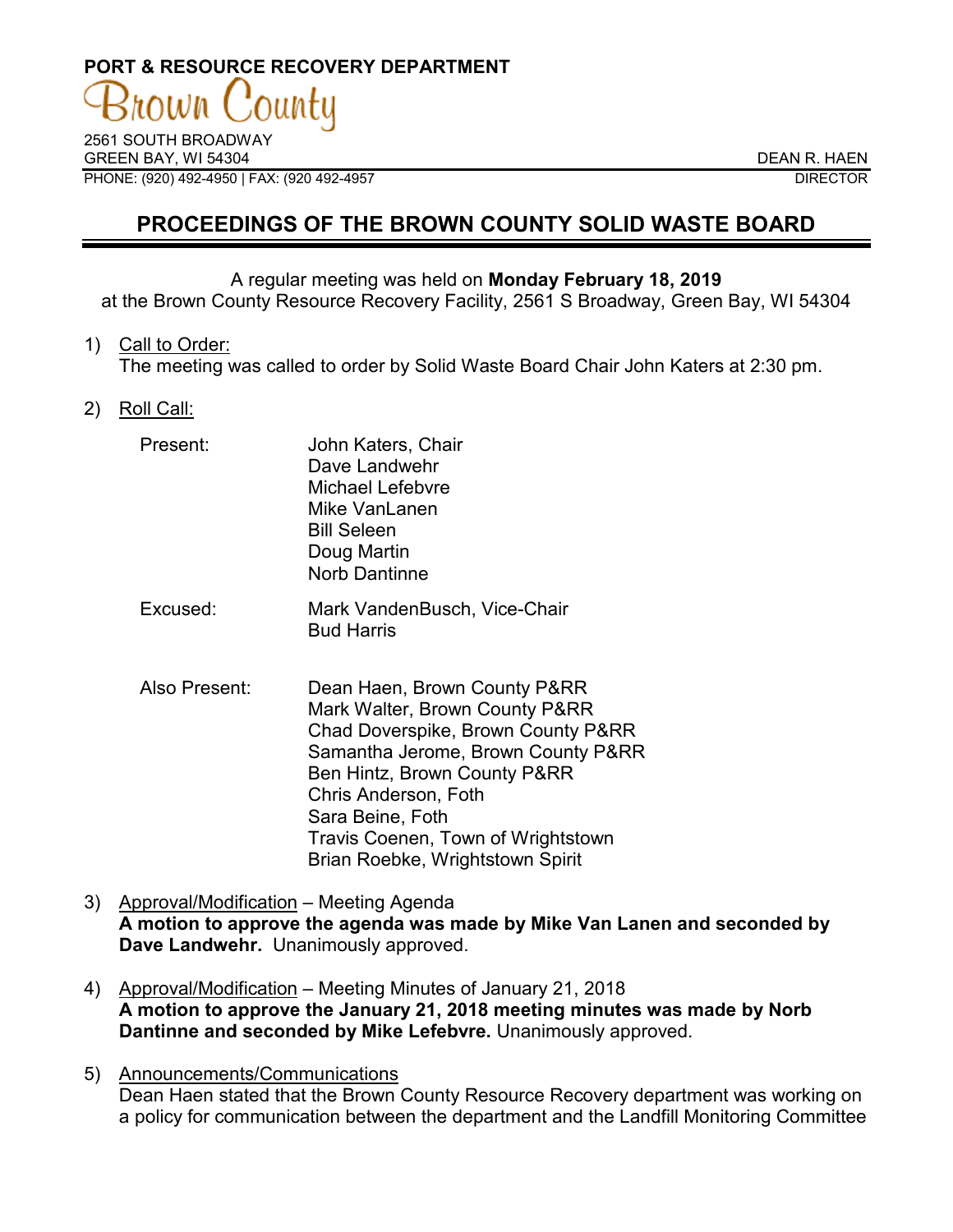(LMC) for the town of Holland. The County has put together a policy using a software called Box. All LMC members and attorney information was entered as well as Dean Haen's, Chad Doverspike's and Mark Walter's. When new documents are entered, members of the Box receive a notification. Norb Dantinne asked if notifications are sent when an individual looks at a document. Mr. Haen answered "yes".

# 6) 2018 Resource Recovery Annual Report

Mr. Haen explained that the report starts off with a message from the director describing how last year went in terms of new changes at the Hazardous Material Recovery facility as well as a couple of new pieces of equipment. Efforts for the Plan of Operation for the South Landfill (SLF) continued as well as leachate management options and wetland delineation.

Mr. Haen reported that municipal and commercial solid waste grew significantly in the past year. The numbers for recycled tires have increased since past years, possibly due to the fact that there are fewer outlets for them. Brown County seems to be the place with the lowest cost. Appliance numbers have stayed relatively the same. Wood waste program has been eliminated due to no market for wood as fuel. Construction and demolition numbers have decreased due to the fact that the program was stopped mid-2018. Shingles numbers have also decreased.

Recycling has stayed mostly the same since past years. Types of recycling have changed, and in turn bottles, glass, aluminum cans and other plastics are lighter than they used to be. Because of this, Brown County is handling more pieces of recycling but at a lower weight. The Food Waste and Organics Drop-off Program has seen a big jump from previous years. Hazardous waste and product exchange remains level. Recycled material has increased slightly and is a good sign that the County is finding ways to recycle more. Electronics has slightly increased and pharmaceuticals have declined slightly.

In regards to financial reserve funds, Mr. Haen explained that nothing yet has been spent for the SLF, when construction begins funds will be drawn down. Personnel costs were a little higher due to a pension adjustment. Operating expenses were a little under budget.

The Resource Recovery's 2018 season goals that were completed include:

- Marketed recycling services to neighboring counties and made retention calls to existing municipal customers
- Marketed landfill and resource recovery services to neighboring counties and made retention calls on existing municipal customers
- Conducted Hazardous Material Recover Process Map for collection, storage and processing of hazardous materials
- Work completed on South Landfill wetland delineation
- Excavation of South Landfill Clay
- Agricultural Land Lease and Farm Building Lease were awarded for a 15-year term
- Replaced Solid Waste Transfer Station compactor, Recycling Transfer Station Front-End Loader and HVAC unit
- Determined strategy for dealing with South Landfill mass balance of clay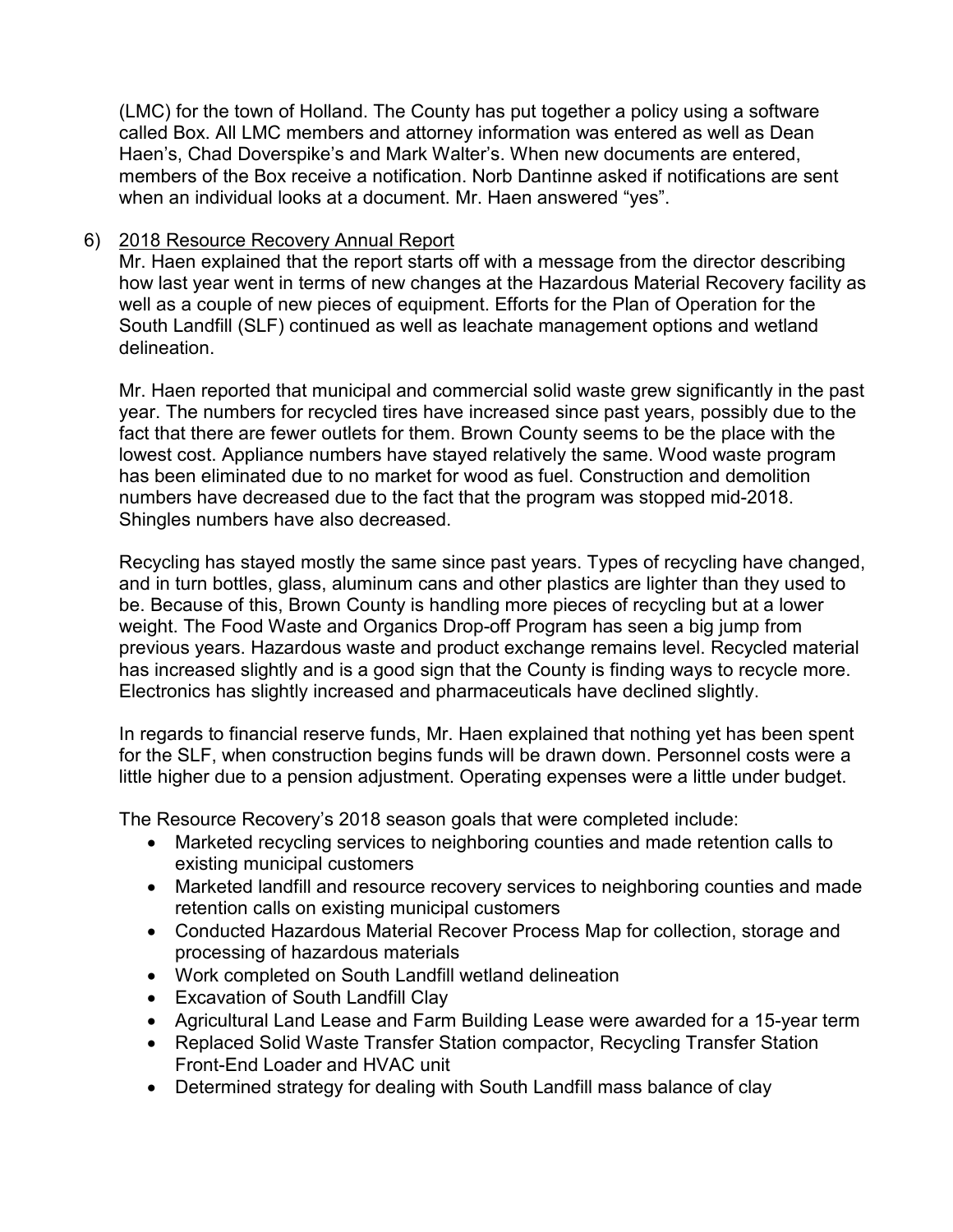Goals still in progress for 2018 include:

- Evaluate leachate management option for South Landfill
- Advance South Landfill Plan of Operation and submit for WDNR approval
- Convert existing Gas-to-Energy plant to passive flare including building modifications and sale of existing equipment
- Evaluate existing BOW Landfill Agreement and potentially renegotiate extension

Deferred goals include:

- Revise *2013 5-year BOW Solid Waste & Resource Recovery Management Plan*
- Assess leasing of non-landfill land to Dynamic Concepts for animal waste biodigester facility
- Conduct BOW Waste Technology Committee research

New goals for 2019 include:

- Modifications to the Solid Waste Transfer Station Building to include an additional scale, by-pass land and scale kiosks
- Public versus private construction and operations of the South Landfill
- Execute South Landfill leachate discharge and treatment agreements
- Receive WDNR approval of Plan of Operation for South Landfill
- Implement conversion plan for Gas-to-Energy plant
- Revise *2013 5-year BOW Solid Waste & Resource Recovery Management Plan*
- Market recycling and landfill services to new customers and make retention calls
- Complete BOW Diversion Committee evaluation of mattress recycling
- Evaluate existing BOW Landfill Agreement and potentially renegotiate extension
- Excavate and additional 20,000 cubic yards of South Landfill Phase 1 clay

Mike Van Lanen asked what is done with collections from the Organics and Food Waste program. Mr. Walter answered that material collected through the program continues to be transported by Sanimax to University of Wisconsin-Oshkosh. The number of families signing up for the program continues to grow.

#### **A motion to approve was made by John Katers and seconded by Bill Seleen.**  Unanimously approved.

## 7) South Landfill Plan of Operation

Sara Beine and Chris Anderson from Foth presented the Solid Waste Board with a PowerPoint presentation on the Plan of Operation for the South Landfill.

Ms. Beine explained that the property covers 312 acres with the proposed limits of waste covering 70 acres of that. The proposed landfill will not be a perfect rectangle. Some wetlands on the property will need to be disturbed as they are within the limits of fill for the proposed landfill which will require permits and fees. Baseline monitoring will be finishing up the last rounds of monitoring within the next month.

Mr. Anderson discussed how by building the landfill, the Resource Recovery Department will be essentially starting from scratch. Scales will need to be put in, roads will need to be improved upon, and maintenance buildings and employee amenities will need to be built.